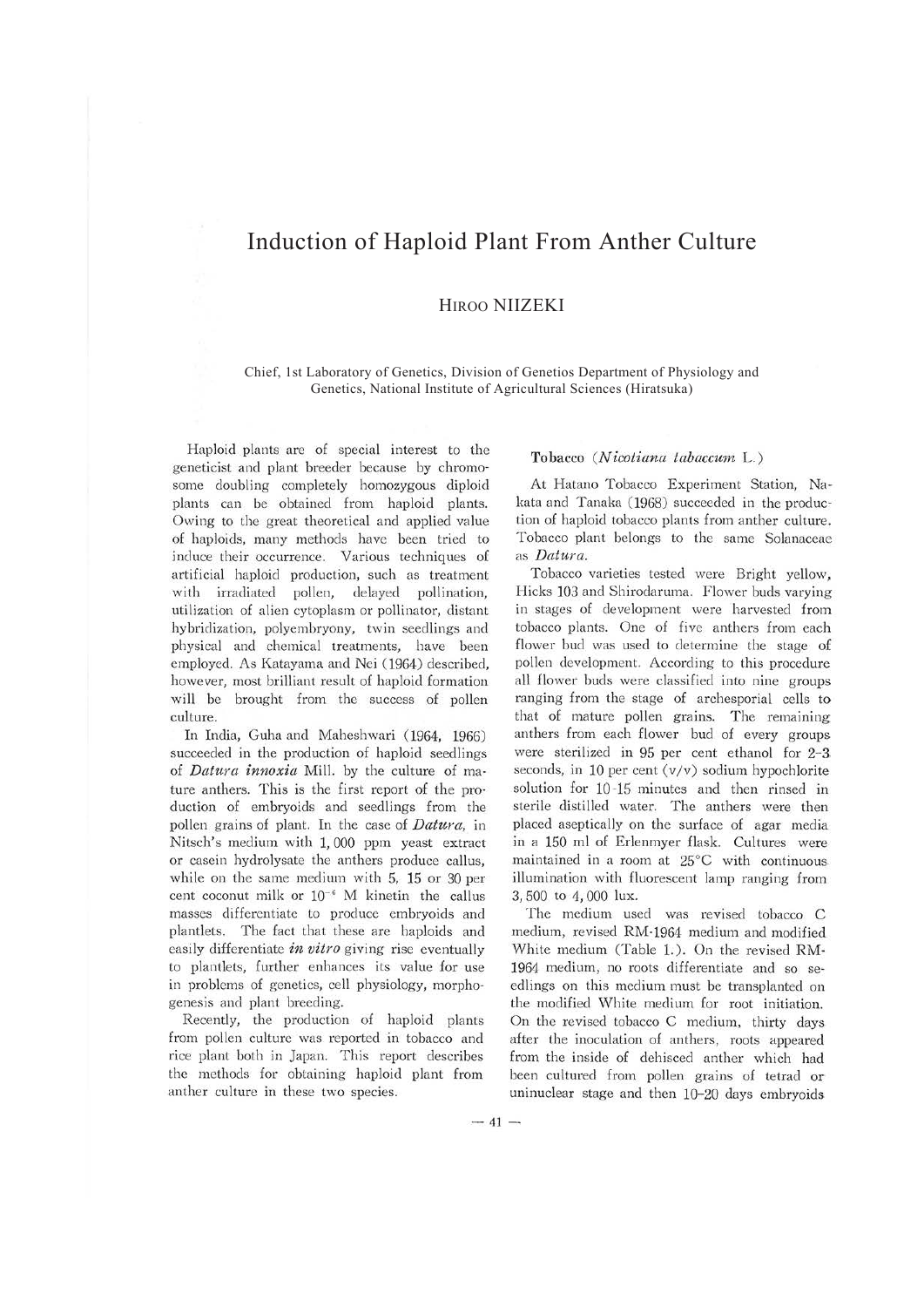appeared. These embryoids developed later into visible buds having dicotyledons. On this medium, 20-30 seedlings developed from an anther and showed no callus formation. However, around the basal part of the buds differentiated on the revised RM-1964 medium, callus tissues were formed.

Microscopic observation of cultured germ cells revealed their morphological changes into the following types: 1) Ellipsoidal, shrivelled pollen grains, 3) Hypertrophied pollen grains with transparent cell walls and abundant starch grains, 4) Pollen grains developing into yellowish, multicellular bodies which later give rise to embryoids.

Chromosome counts conducted on a squashed ,of the leaf primordia or root-tips revealed that .a young plant had 24 somatic chromosomes of haploid number. This fact and that the embryoids appeared from the inside of the dehisced anther and were easily removed from the wall suggest that they might be originated from developing germ cells.

Haploid seedlings were transplanted to the pots filled with the sterilized soil and farmyard manure and brought into a greenhouse. Haploid plants had selender pale green leaves and were completely sterile. In their meiosis, it was found that in almost all cells univalents were observed. Twenty-four diploid tobacco plants were obtained from 34 haploid plants after continuous colchicine treatments.

#### **Rice** *(Oryza sativa* L .)

The first successful induction of haploid plant from anther culture in monocotyledons was reported in rice plant by Niizeki and Oono (19 ,68) of The National Institute of Agricultural Sciences. In this case, haploid plants were pro· duced from haploid callus tissues proliferated from pollen grains.

Anthers of 10 rice varieties and 9 F, hybrids were placed aseptically on the surface of agar .medium in the test tubes and incubated in the dark at 28°C. Twenty-thirty anthers with pollen grains of uninuclear stage were put in a culture. A piece of pale yellow callus proliferated from the inside of the dehisced anther after about 4 weeks of planting (Fig. 1). The formation of callus tissues was most abundant in



Fig. 1. A callus tissue proliferated from the inside of the dehisced anther of rice plant



Fig. 2. Subculture of callus tissues of rice plant Right: Haploid callus culture, Left: Diploid callus culture obtained from the seed of the same variety.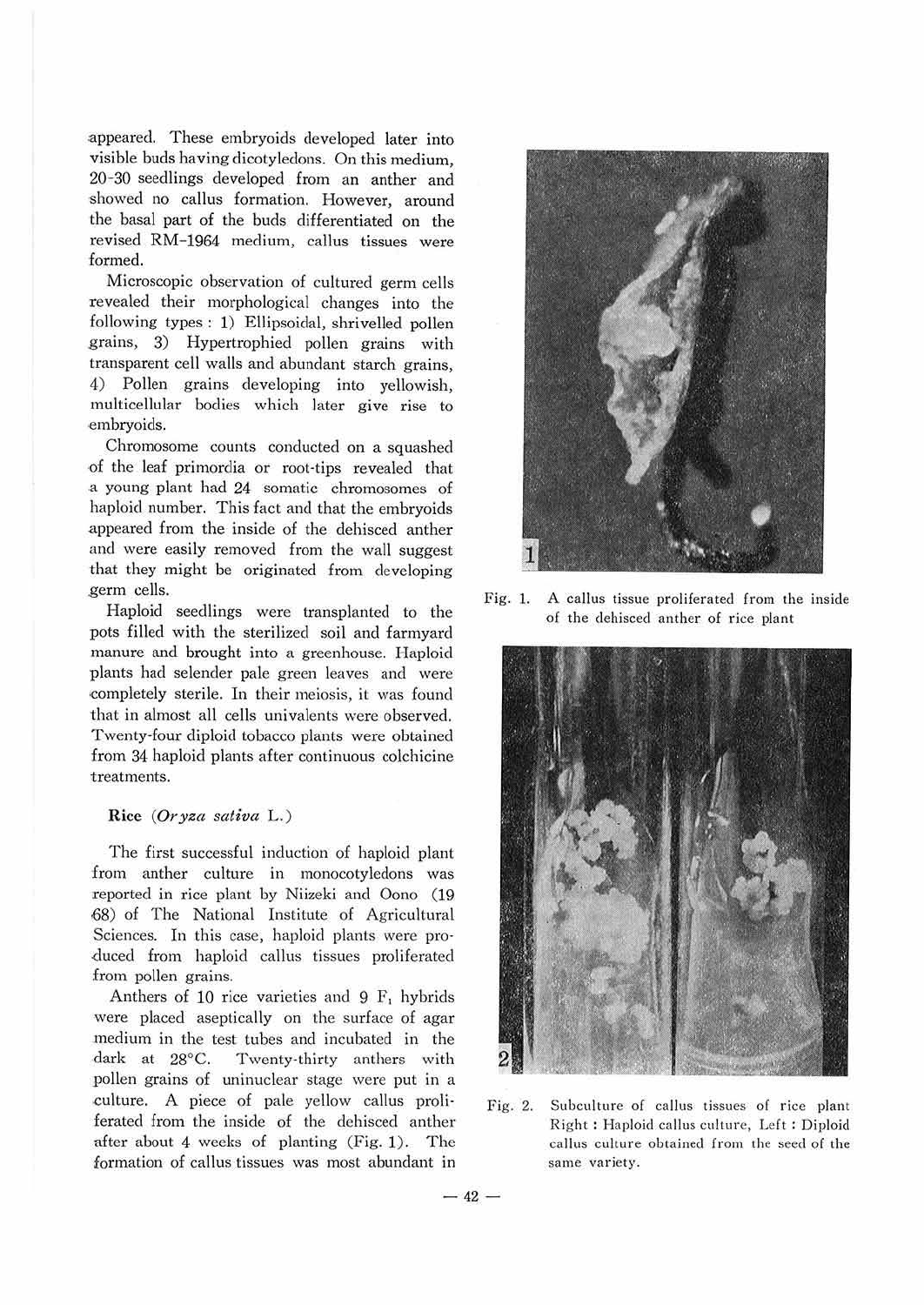

Fig. 3. A rice seedling differentiated from haploid callus culture.

#### 1-2 month.

The basic medium used was the same as that described by Blaydes except growth regulators (Table 1 ). The appropriate media for callus formation from the anther were found to be the basic medium supplemented with  $10^{-7}$ -5 x $10^{-4}$ M 2, 4-dichlorophenoxyacetic acid  $(2, 4-D)$  or  $10^{-5}$ - $5 \times 10^{-5}$ M  $\alpha$ -naphthalene acetic acid (NAA). The effect of kinetin on callus formation was not observed. In experiments carried out so far, the ratio of successive callus formation was ranging from 8.1 to 0. 5 per cent (the average was 2. 9 per cent).

The callus tissue pieces were fixed in acetic alcohol (1 : 3) containing 0. 5 per cent ferric chloride for more than 3 hours, then stained with aceto-carmine for 12 ·24 hours. Chromosome counts on a squashed preparation of the callus tissue proved that all the cells were haploid (2n  $= 12$ ).



Fig. 4. A haploid rice plant with completely sterile spikelets (The variety. Norin 20).

Callus tissues could be successfully sub-cultured on the medium of similar composition to that which gave callus formation. But these haploid calluses grew more slowly than the diploid calluses obtained from the seed of the same variety (Fig. 2 ).

Attempts to induce shoots and roots from the haploid callus on the medium with various combination of indole ·3·acetic acid (IAA) and kinetin were made. A piece of callus was trans· ferred to the above medium containing no  $2, 4$ -D and was incubated in the light at 28°C for 1-2 months. Shoots and roots formation was not induced by IAA and kinetin alone, but certain combination of IAA and kinetin (10-'M IAA and  $-2x10^{-5}M$  kinetin) was found to be optimal for organ formation.

About 4 weeks after the transplanting to this medium, small plants with a coleoptile occurred. Then they developed leaves normally (Fig. 3).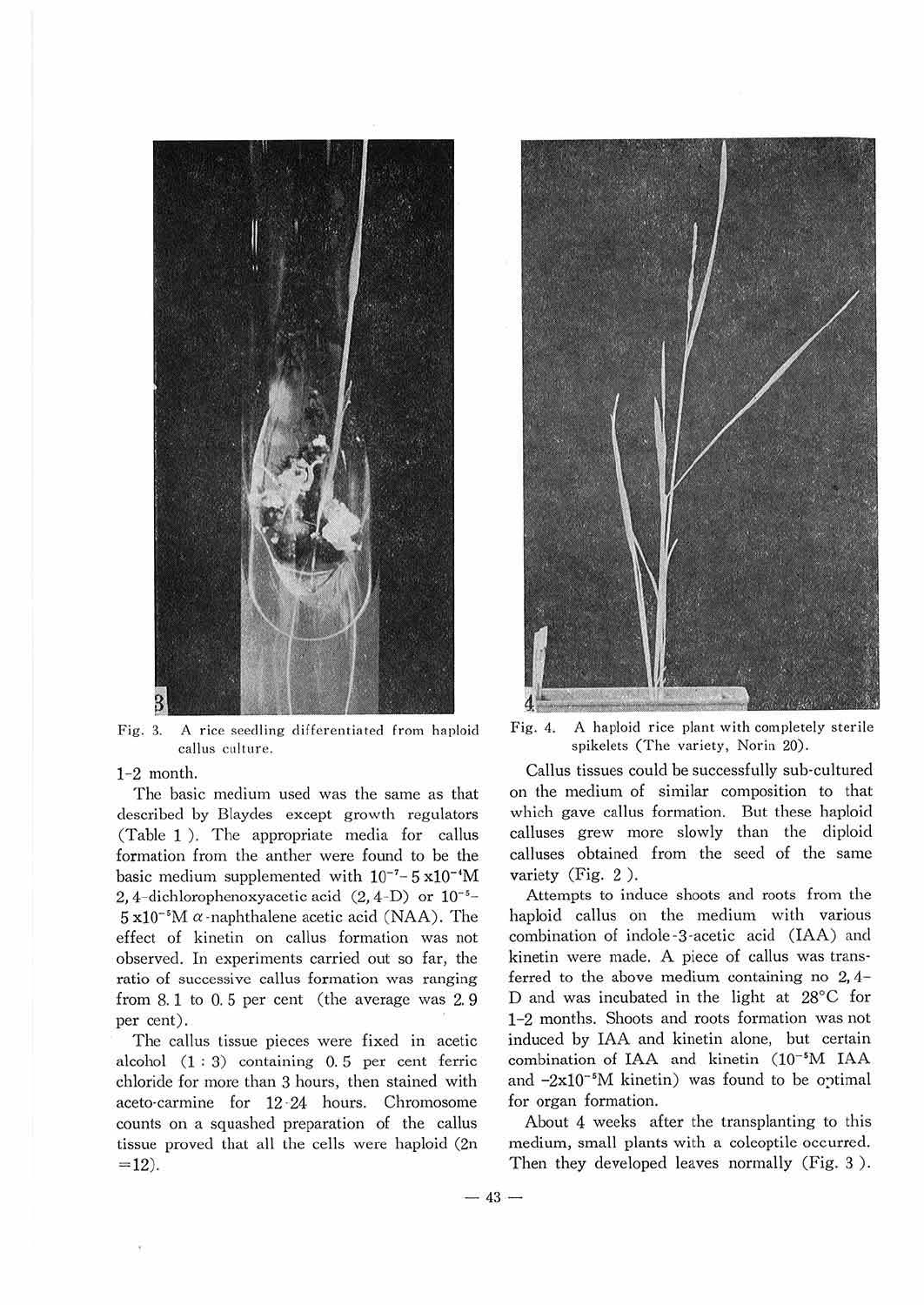| Salts mg/1                      | Tobacco                     |                           | Rice                     |                |
|---------------------------------|-----------------------------|---------------------------|--------------------------|----------------|
|                                 | revised tobacco C<br>medium | revised RM-1964<br>medium | modified White<br>medium | Blaydes medium |
| KC1                             | 65                          |                           | 65                       | 65             |
| $CaCl2 \cdot 2H2O$              |                             | 440                       |                          |                |
| KNO <sub>3</sub>                | 80                          | 1,900                     | 80                       | 1,000          |
| Ca $(No_3)_2 \cdot 4H_2O$       | 400                         |                           | 300                      | 347            |
| $MgSO_4$ - $7H_2O$              | 180                         | 370                       | 720                      | 35             |
| Na <sub>2</sub> SO <sub>4</sub> | 800                         |                           | 200                      |                |
| NH <sub>4</sub> NO <sub>3</sub> |                             | 4,950                     |                          | 1,000          |
| $KH_2PO_4$                      |                             | 510                       |                          | 300            |
| $NaH_2PO_4 \cdot H_2O$          | 33                          |                           | 16.5                     |                |
| $Fe2(SO4)3$                     |                             |                           | 2.5                      |                |
| $FeSO_4$ •7 $H_2O$              | 27.8                        | 27.8                      |                          |                |
| Na-Fe-EDTA                      |                             |                           |                          | 32             |
| $Na2-EDTA$                      | 37.3                        | 37.3                      |                          |                |
| $MnSO_4\cdot 4H_2O$             | 0.45                        | 22.3                      | $\sqrt{7}$               | 4.4            |
| $ZnSO_4$ . $7H_2O$              | 0.6                         | 8.6                       | 3                        | 1.5            |
| $H_3BO_3$                       | 0.00375                     | 6.2                       | 1.5                      | 1.6            |
| ΚI                              | 0.03                        | 0.83                      | 0.75                     | 0.8            |
| $CuSO_4 \cdot 5H_2O$            |                             | 0.025                     | 0.001                    |                |
| MoO <sub>3</sub>                |                             |                           | 0.0001                   |                |
| Na2MoO4.2H2O                    |                             | 0.25                      |                          |                |
| $CoCl2 \cdot 6H2O$              |                             | 0.025                     |                          |                |
| Glycine                         |                             |                           | 300                      | $\overline{2}$ |
| Thiamine · HC1                  | 0.4                         | 0.4                       | 10                       | 0.1            |
| Pyridoxine · HC1                |                             |                           | 10                       | 0.1            |
| Myo-inositol                    |                             | 100                       | 100                      |                |
| Nicotinic acid                  |                             |                           | 50                       | 0.5            |
| Sucrose                         | 20,000                      | 30,000                    | 20,000                   | 30,000         |
| <b>IAA</b>                      |                             | $\overline{2}$            | $\overline{2}$           | 1.75           |
| <b>NAA</b>                      | 0.1                         |                           |                          |                |
| Kinetin                         |                             | $2 - 4$                   | 0.05                     | $2.2 - 4.4$    |
| Coconut milk                    | 150m1/1                     |                           |                          |                |
| Agar                            | 6,000                       | 10,000                    | 10,000                   | 10,000         |
| pH                              | 5.8                         | 5.6                       | 5.06                     | 6.0            |

Table 1, Media used for the anther culture

Their root-tip cells had a haploid number of chromosomes. So far, 70 haploid seedlings have been grown from calluses of rice varieties, Fujisaka 5, Minehikari, Norin 20, Norin 32 and Toride 2. Usually these plants were normal ones with green leaves, but albino plants were rarely found.

These haploid seedlings were transferred to pots containing sterilized soil and brought in a greenhouse. All the haploid plants were markedly

dwarf and produced short ears with small spikelets (Fig. 4 ). The leaves were also smaller as compared with the leaves of the diploid relatives. Haploid rice plants could be remarkably distinguished from the diploid relatives in lacking of ligules. Pollen grains of these plants were completely sterile and produced no seeds. Rarely diploid plants occurred spontaneously from haploid seedlings of the variety Toride 2.